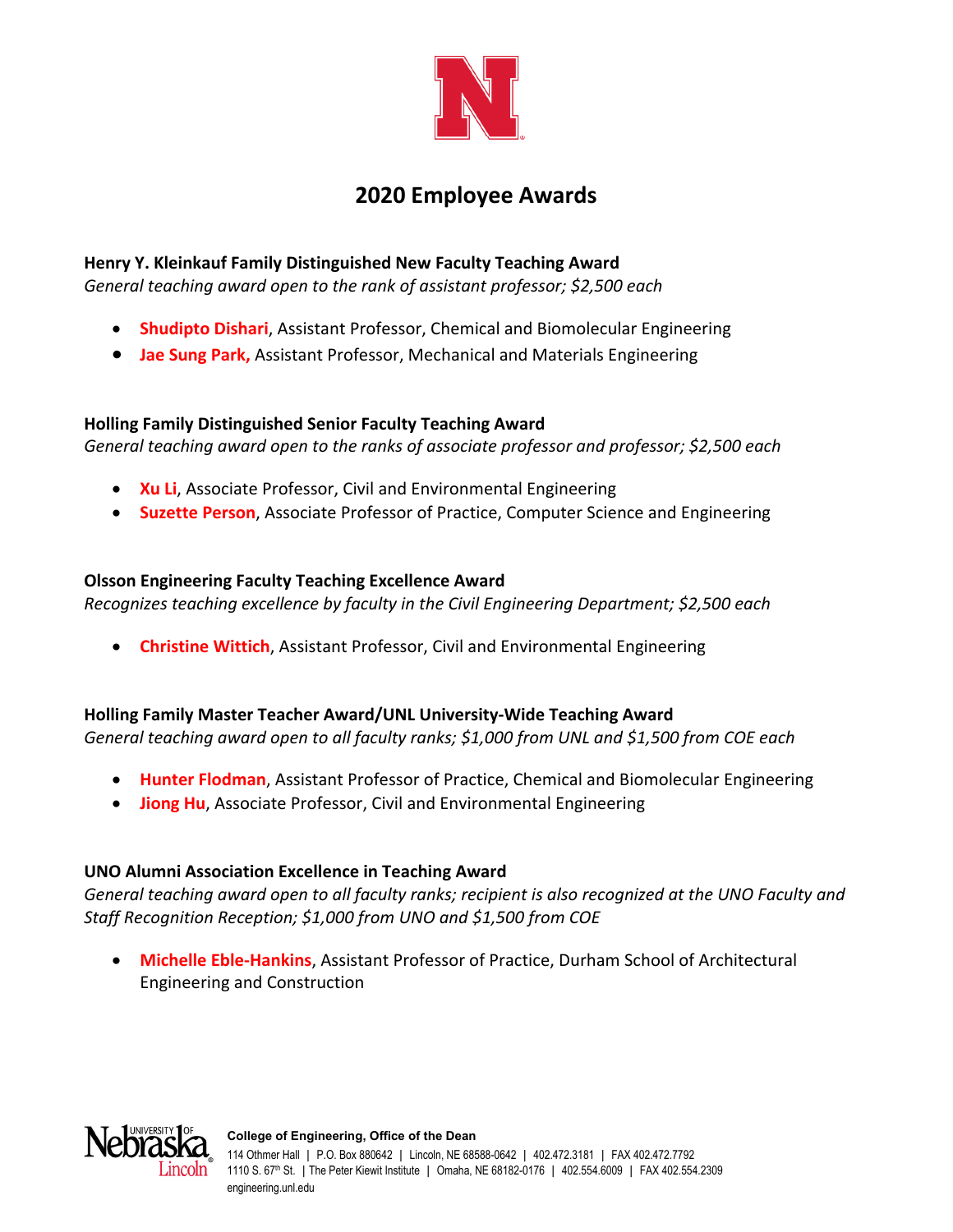### **Holling Family Distinguished Teaching/Advising/Mentoring Award**

*Recognizes faculty for effectiveness as an adviser and mentor, as well as effectiveness as a classroom teacher; chosen by eSAB/NESCO, \$2,500 each*

- **Suat Irmak**, Professor, Biological Systems Engineering
- **Marc Maguire**, Assistant Professor, Durham School of Architectural Engineering and **Construction**

#### **Edgerton Innovation Award**

*Research award open to the rank of assistant professor (tenure track); \$2,500 (personal prize) / \$10,000 (unrestricted research)* 

**Yuguo Lei**, Assistant Professor, Chemical and Biomolecular Engineering

## **College Faculty Research & Creative Activity Award**

*Recognizes individuals for activities associated with investigation/experimentation aimed at the discovery and/or interpretation of facts, as well as the development of creative works or new products; \$2,500 each*

- **David Yuill**, Assistant Professor, Durham School of Architectural Engineering and Construction
- **Benjamin Terry**, Associate Professor, Mechanical and Materials Engineering
- **Angela Pannier**, Professor, Biological Systems Engineering

## **College of Engineering Faculty Service Award**

*Recognizes outstanding individuals for service to their department, college and university, as well as to their profession and community; \$2,500 each*

- **Yusong Li**, Associate Professor, Civil and Environmental Engineering
- **Witawas Srisa‐an**, Associate Professor, Computer Science and Engineering
- **Shane Farritor**, Professor, Mechanical and Materials Engineering

## **College Staff Awards for Exemplary Service and Support**

*Celebrates staff members in the College of Engineering for exemplary service and support towards achieving the vision and mission of the college; \$1,500 each*

**Arlys Blakey**, Administrative Technician, Civil and Environmental Engineering